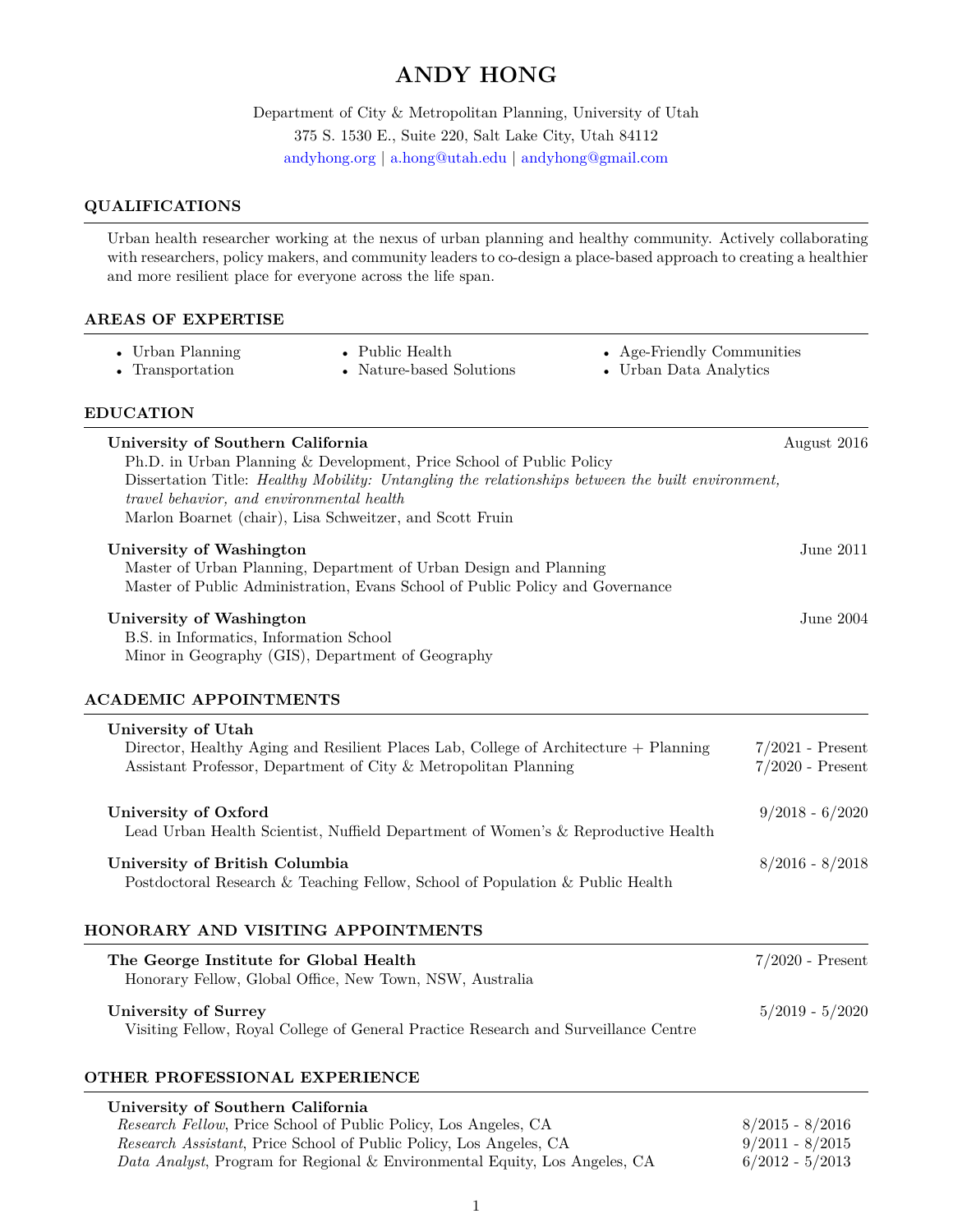| Korea Transport Institute<br>Junior Researcher, Center for Bicycle Transportation Research, Ilsan, Korea                                                                                                  | $6/2009 - 9/2009$                      |
|-----------------------------------------------------------------------------------------------------------------------------------------------------------------------------------------------------------|----------------------------------------|
| <b>Nelson</b> \Nygaard Consulting Associates<br>Transportation Planning Intern, Seattle Office, WA                                                                                                        | $1/2011 - 6/2011$                      |
| Republic of Korea Army<br>Intelligence Officer (2nd Lieutenant), Operational Planning Division, FROKA, Korea<br><i>Intelligence Officer</i> (1st Lieutenant), Office of the Commander, First Corps, Korea | $6/2007 - 6/2009$<br>$3/2006 - 6/2007$ |

# **PUBLICATIONS**

### **Peer-reviewed journal articles**

- 1. Ahn, H., Lee, J., Hong, A. (2022) Urban form and air pollution: Clustering patterns of urban form factors related to particulate matter concentrations in Seoul, South Korea. *Sustainable Cities and Society*. 103859. doi: [10.1016/j.scs.2022.103859](https://doi.org/10.1016/j.scs.2022.103859) – Impact Factor: 7.587; Citation Count: NA.
- 2. Hong, A., Baker, L., Prieto, R., Buswala, B., Guan, C., Ravindranath, D., Duminy, J. (2022) Reconciling the gap between big data and thick data to advance the new urban science and smart city governance. *Journal of Urban Affairs*. doi: [10.1080/07352166.2021.2021085](https://doi.org/10.1080/07352166.2021.2021085) – Impact Factor: 3.377; Citation Count: NA.
- 3. Frank, L.D., Bigazzi, A., Hong, A., Minaker, L., Fisher, P., Raine, K. (2022) Built environment influences on healthy eating and active living: the NEWPATH study. *Obesity*. doi: [10.1002/oby.23352](https://doi.org/10.1002/oby.23352) – Impact Factor: 5.002; Citation Count: NA.
- 4. Frank, L.D., Adhikari, B., White, K.R., Dummer, T., Sandhu, J. Demlow, E., Hu, Y., Hong, A., Van den Bosch, M., (2022) Chronic disease and where you live: Built and natural environment relationships with physical activity, obesity, and diabetes. *Environment International*, 158, 106959. doi: [10.1016/j.envint.2021.1069](https://doi.org/10.1016/j.envint.2021.106959) [59](https://doi.org/10.1016/j.envint.2021.106959) – Impact Factor: 9.621; Citation Count: NA.
- 5. Houlden, V., Jani, A., Hong, A. (2021) Is biodiversity of greenspace important for human health and wellbeing? A scoping literature review. *Urban Forestry & Urban Greening* 66, 127385. doi: [10.1016/j.ufug.2021.127](https://doi.org/10.1016/j.ufug.2021.127385) [385](https://doi.org/10.1016/j.ufug.2021.127385) – Impact Factor: 4.537; Citation Count: 1.
- 6. Hong, A., Martinez, L., Patino, J.E., Duque, J., Rahimi, K. (2021) Green space and health disparities in the Global South: Evidence from Cali, Colombia. *Health & Place*, 72, 102690. doi: [10.1016/j.healthplace.2021.10](https://doi.org/10.1016/j.healthplace.2021.102690) [2690](https://doi.org/10.1016/j.healthplace.2021.102690) – Impact Factor: 4.078; Citation Count: NA.
- 7. Adhikari, B., Delgado-Ron, J.A., White, K.R., Van den Bosch, M., Dummer, T., Hong, A., Sandhu, J., Demlow, E., Hu, Y., Frank, L.D., (2021) Community Design and hypertension: Walkability and park access relationships with cardiovascular health. *International Journal of Hygiene and Environmental Health*, 237. doi: [10.1016/j.ijheh.2021.113820](https://doi.org/10.1016/j.ijheh.2021.113820) – Impact Factor: 5.840; Citation Count: 3.
- 8. Ahn, H., Lee, J., Hong, A. (2021) Does urban greenway design affect air pollution exposure? A Case Study of Seoul, South Korea. *Sustainable Cities and Society*, 72. doi: [10.1016/j.scs.2021.103038](https://doi.org/10.1016/j.scs.2021.103038) – Impact Factor: 7.587; Citation Count: 2.
- 9. Jo, Y., Hong, A., and Sung, H. (2021). Density or Connectivity: What Are the Main Causes of the Spatial Proliferation of COVID-19 in Korea?. *International Journal of Environmental Research and Public Health*, 18(10), 5084. doi: [10.3390/ijerph18105084](https://doi.org/10.3390/ijerph18105084) – Impact Factor: 3.39; Citation Count: 2.
- 10. Patino, J.E., Hong, A., Duque, J., Rahimi, K., Zapata, S., and Lopera, V.M. (2021) Built environment and mortality risk from cardiovascular disease and diabetes in Medellín, Colombia: An ecological study. *Landscape and Urban Planning*, 213, 104126. doi: [10.1016/j.landurbplan.2021.104126](https://doi.org/10.1016/j.landurbplan.2021.104126) – Impact Factor: 6.142; Citation Count: 1.
- 11. Frank, L.D., Hong, A., and Ngo, V.D. (2021) Build It and They Will Cycle: Causal Evidence from the Vancouver Comox Greenway. *Transport Policy*, 105: 1-11. doi: [10.1016/j.tranpol.2021.02.003](https://doi.org/10.1016/j.tranpol.2021.02.003) – Impact Factor: 3.382; Citation Count: 5.
- 12. Kang, J., Hong, A., Sung, H. (2021) Moderating effect of ICT use on the relationship between neighborhood walkability and subjective quality of life (QoL). *Journal of Korea Planning Association (Korean)*, 56(2): 37-48. doi: [10.17208/jkpa.2021.04.56.2.37](https://www.dbpia.co.kr/journal/articleDetail?nodeId=NODE10553249)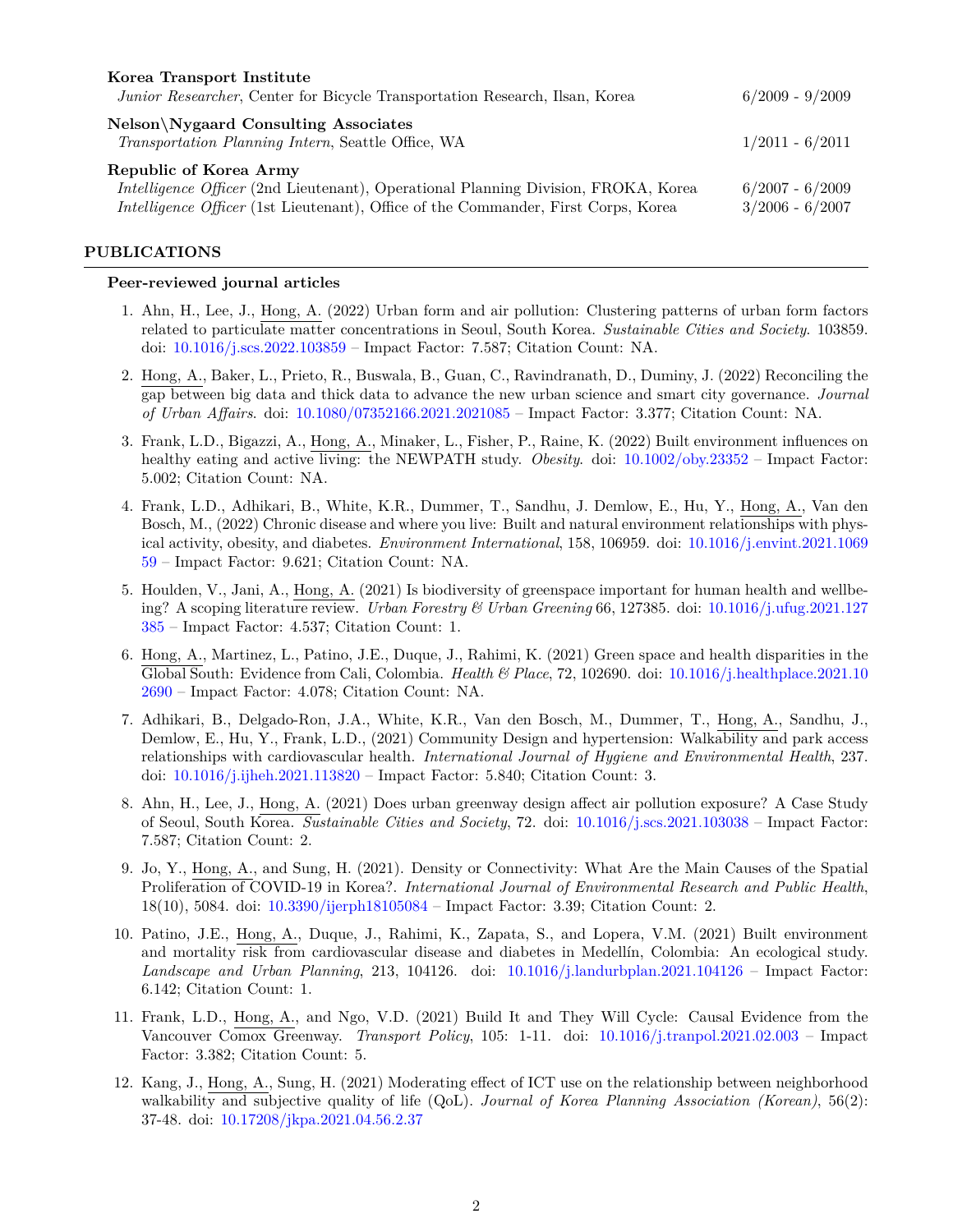- 13. Rosella, L., O'Neill, M., Fisher, S., Hurst, M., Dimert, L., Kornas, K., Hong, A., Manuel, D.G. (2020) A study protocol for a predictive algorithm to assess population-based premature mortality risk: Premature Mortality Population Risk Tool (PreMPoRT). *Diagnostic and Prognostic Research*, 4:18. doi: [10.1186/s41512-020-00086-z](https://doi.org/10.1186/s41512-020-00086-z) – Impact Factor: NA; Citation Count: 5.
- 14. Adhikari, B., Hong, A., and Frank, L.D. (2020) Residential relocation, preferences, life events, and travel behavior: A pre-post study. *Research in Transportation Business and Management*, 36 doi: [10.1016/j.rtbm.202](https://doi.org/10.1016/j.rtbm.2020.100483) [0.100483](https://doi.org/10.1016/j.rtbm.2020.100483) – Impact Factor: 2.065; Citation Count: 3.
- 15. Rossa-Roccor, V., Acheson, E., Andrade-Rivas, F., Coombe, M., Ogura, S., Super, L., Hong, A.. (2020) A scoping review and bibliometric analysis of the term 'Planetary Health' in the peer-reviewed literature. *Frontiers in Public Health* doi: [10.3389/fpubh.2020.00343](https://doi.org/10.3389/fpubh.2020.00343) – Impact Factor: 2.031; Citation count: 2.
- 16. Mei, K., Huang, H., Xia, F., Hong, A., Chen, X., Zhang, C., Qiu, G., Chen, G., Wang, Z., Wang, C., Yang, B., Xiao, Q., Jia, P. (2020) State-of-the-art of measures of the obesogenic environment for children. *Obesity Reviews*. doi: [10.1111/obr.13093](https://doi.org/10.1111/obr.13093) – Impact Factor: 8.48; Citation Count: 7.
- 17. Wang, Z., Zhao, L., Huang, L., Hong, A., Yu, C., Xiao, Q., Zou, B., Xin, J., Zhang, L., Zhang, J., Wang, Y., Jia, P. (2020) Traffic-related environmental factors and childhood obesity: A systematic review and meta-analysis. *Obesity Reviews*. doi: [10.1111/obr.12995](https://doi.org/10.1111/obr.12995) – Impact Factor: 8.48; Citation Count: 21.
- 18. Guan, C., Keith, M., and Hong, A. (2019) Designing walkable cities and neighborhoods in the era of urban big data. *Urban Planning International (Chinese)*, 34(5): 9-15. doi: [10.22217/upi.2019.389](http://www.upi-planning.org/EN/Magazine/Show.aspx?ID=47950) – Impact Factor: NA; Citation Count: 6.
- 19. Hong, A., Kim, B., and Widener, M. (2019) Noise and the City: Leveraging crowd-sourced big data to examine the spatio-temporal relationship between urban development and noise annoyance. *Environment and Planning B: Urban Analytics and City Science*. doi: [10.1177/2399808318821112](https://journals.sagepub.com/doi/10.1177/2399808318821112) – Impact Factor: 2.046; Citation Count: 26.
- 20. Frank, L.D., Iroz-Elardo, N., MacLeod, K.E., and Hong, A. (2019) Pathways from built environment to health: A conceptual framework linking behavior and exposure-based impacts. *Journal of Transport & Health*, 12: 319-335. doi: [10.1016/j.jth.2018.11.008](https://doi.org/10.1016/j.jth.2018.11.008) – Impact Factor: 2.774; Citation Count: 67.
- 21. Hong, Andy (2019) Effect of mode shift from car to light rail on personal exposure: A controlled experiment. *Atmospheric Environment*, 196: 53-65. doi: [10.1016/j.atmosenv.2018.10.004](https://doi.org/10.1016/j.atmosenv.2018.10.004) – Impact Factor: 3.638; Citation Count: 5.
- 22. Frank, L.D., Mayaud, J., Hong, A., Fisher, Pat, Kershaw, Suzanne (2019) Unmet demand for walkable neighborhoods in a mid-sized Canadian community: Implications for planning. *Journal of Planning Education and Research*. doi: [10.1177/0739456X19831064](https://journals.sagepub.com/doi/full/10.1177/0739456X19831064) – Impact Factor: 7.217; Citation Count: 14.
- 23. Frank, L.D., Hong, A., and Ngo, V.D. (2019) Causal evaluation of urban greenway retrofit: A longitudinal study on physical activity and sedentary behavior. *Preventive Medicine*, 123: 109-116. doi: [10.1016/j.ypmed.2019.01.011](https://doi.org/10.1016/j.ypmed.2019.01.011) – Impact Factor: 3.434; Citation Count: 34.
- 24. Hong, A., Sallis, J.F., King, A.C., Conway, T., Saelens, B., Cain, K., and Frank, L.D. (2018) Linking green space to neighborhood social capital in older adults: The role of perceived safety. *Social Science & Medicine*, 207: 38-45. doi: [10.1016/j.socscimed.2018.04.051](https://doi.org/10.1016/j.socscimed.2018.04.051) – Impact Factor: 2.81; Citation Count: 61.
- 25. Boarnet, M.G., Hong, A., Santiago-Bartolomei, R. (2017) Urban spatial structure, employment subcenters, and freight travel. *Journal of Transport Geography*, 60: 267-276. doi: [10.1016/j.jtrangeo.2017.03](https://doi.org/10.1016/j.jtrangeo.2017.03.007) [.007](https://doi.org/10.1016/j.jtrangeo.2017.03.007) – Impact Factor: 2.89; Citation Count: 27.
- 26. Kim, D., Park, J., Hong, A. (2017) The role of destination's built environment on nonmotorized travel behavior: A case of Long Beach, CA. *Journal of Planning Education and Research*. doi: [10.1177/0739456X16688765](https://doi.org/10.1177/0739456X16688765) – Impact Factor: 7.217; Citation Count: 17.
- 27. Hong, A., Boarnet, M.G., Houston, D. (2016) New light rail transit and active travel: A longitudinal study. *Transportation Research Part A: Policy and Practice*. 92: 131-144. doi: [10.1016/j.tra.2016.07](https://doi.org/10.1016/j.tra.2016.07.005) [.005](https://doi.org/10.1016/j.tra.2016.07.005) – Impact Factor: 3.02; Citation count: 43.
- 28. Hong, A., Schweitzer, L., Marr, L., Yang, W. (2015) Impact of temporary freeway closure on regional air quality: A lesson from Carmageddon in Los Angeles, United States. *Environmental Science & Technology*. 49 (5): 3211–3218. doi: [10.1021/es505185c](https://doi.org/10.1021/es505185c) – Impact Factor: 6.2; Citation Count: 14.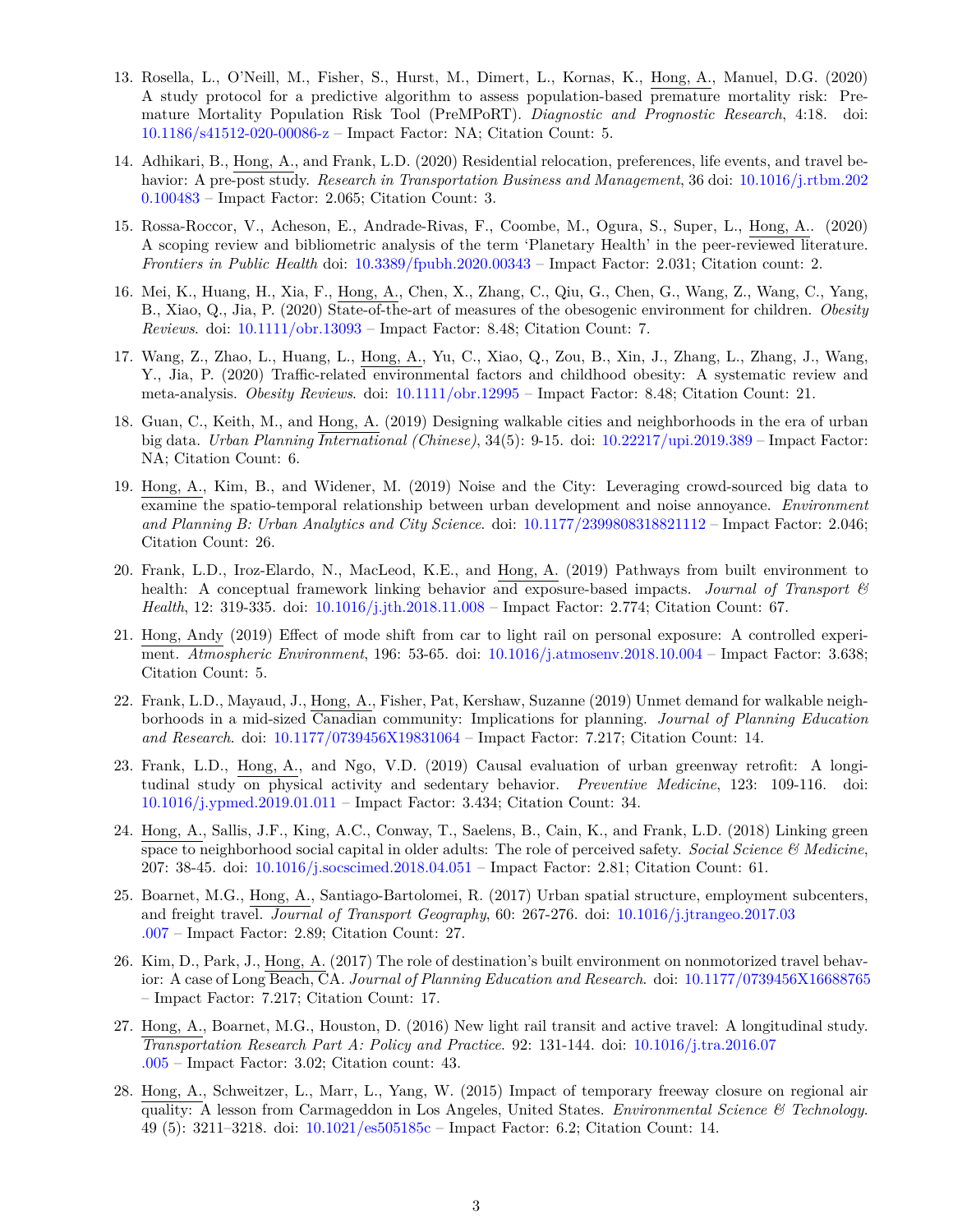- 29. Hong, A. (2014) Do attitudes moderate the built environment impact on bicycle commuting? Findings from the 2009 National Household Travel Survey of the United States. *Korean Local Administration Review*, 11 (2): 155-172. link: [ISSN 1738-6098](http://kisseng.kstudy.com/thesis/thesis-view.asp?key=3464045)
- 30. Hong, A. and Bae, C.-H.C. (2012) Exposure of bicyclists to air pollution in Seattle, Washington: Hybrid analysis using personal monitoring and land use regression. *Transportation Research Record*. 2270: 59-66. doi: [10.3141/2270-08](https://doi.org/10.3141/2270-08) – Impact Factor: 0.77; Citation Count: 20.

### **Patent**

1. Frank, L. D., Chapman, J., Iroz-Elardo, N., Hong, E. A. (2020) Methods and systems for detecting environment features in images, predicting location-based health metrics based on environment features, and improving health outcomes and costs. U.S. Patent Application No. 16/119,829. [US20200075168A1.](https://patents.google.com/patent/US20200075168A1/en)

### **Book chapters**

- 1. Jani, A. and Hong, A. (forthcoming) Urban Transitions, Green Infrastructure and Planetary Health. *Economics of Planetary Health*. The Rockefeller Foundation Planetary Health Economic Council. Oxford, UK.
- 2. Hong, A. (2018) Environmental Benefits of Active Transportation. In Richard Larouche (Ed.), *Children's Active Transportation*. Cambridge, UK: Elsevier. doi: [10.1016/B978-0-12-811931-0.00002-8](https://doi.org/10.1016/B978-0-12-811931-0.00002-8)

### **Op-ed/media contribution**

- 1. Chakrabarti, S. & Hong, A.. (2020) Keep cities moving during the global -19 pandemic. Thomson Reuters Foundation News. <https://news.trust.org/item/20200427112438-npvbo>
- 2. Hong, A.. (2019) What can London learn from car-free cities around the world? Thomson Reuters Foundation News. <http://news.trust.org/item/20190920100921-ou5qd>

### **Manuscripts under review**

- 1. Hong, A. & Chakrabarti, S., (R&R) Compact living or policy inaction, which is to blame? Effects of urban density and lockdown on the COVID-19 pandemic in the U.S. *Urban Studies*.
- 2. Zhu, Y., Hong, A., Ramakrishnana, R., Nazarzadeh, M., Song, P., Canoy, D., Cai, Y., Rahimi, K. (under review) Disentangling multiple environmental stressors in relation to incident cardiovascular disease in UK Biobank: A sparse principal component analysis. *Environment International*.

### **Working papers**

- 1. Hong, A., Cole, S., Jani, A., Fairhurst, R., Kearsley, A., Gidlow, C. Crowdsourcing for citizen participation in smart cities (in preparation for submission to *Environment and Planning B*).
- 2. Hong, A. and Frank, L.D. Causal impact of transit on health: A conceptual framework, brief review, and research agenda (in preparation for submission to *International Journal of Public Health*).
- 3. Devries, D., Iroz-Elardo, N., Hong, A., Winters, M., Brauer, M., Frank, L.D. The health effects of fixedguideway transit investment: A review of methods and best practice (in preparation for submission to *BMC Public Health*).
- 4. Hong, A., Kang, H., and Kim, R.. Urban-rural differences in cognitive impairment among Korean older adults: A longitudinal cohort study (in preparation for submission to *Journal of Aging and Health*).
- 5. Hong, A., Fruin, S., and Ratnam, S. Effect of open streets events in Los Angeles on local air quality (in preparation for submission to *Science of the Total Environment*).

# **TEACHING EXPERIENCE**

# **Main instructor**

Spring 2022 CMP 6455 - Advanced GIS Applications (Graduate course: 20 Master students, 4 PhD students)

Department of City & Metropolitan Planning, University of Utah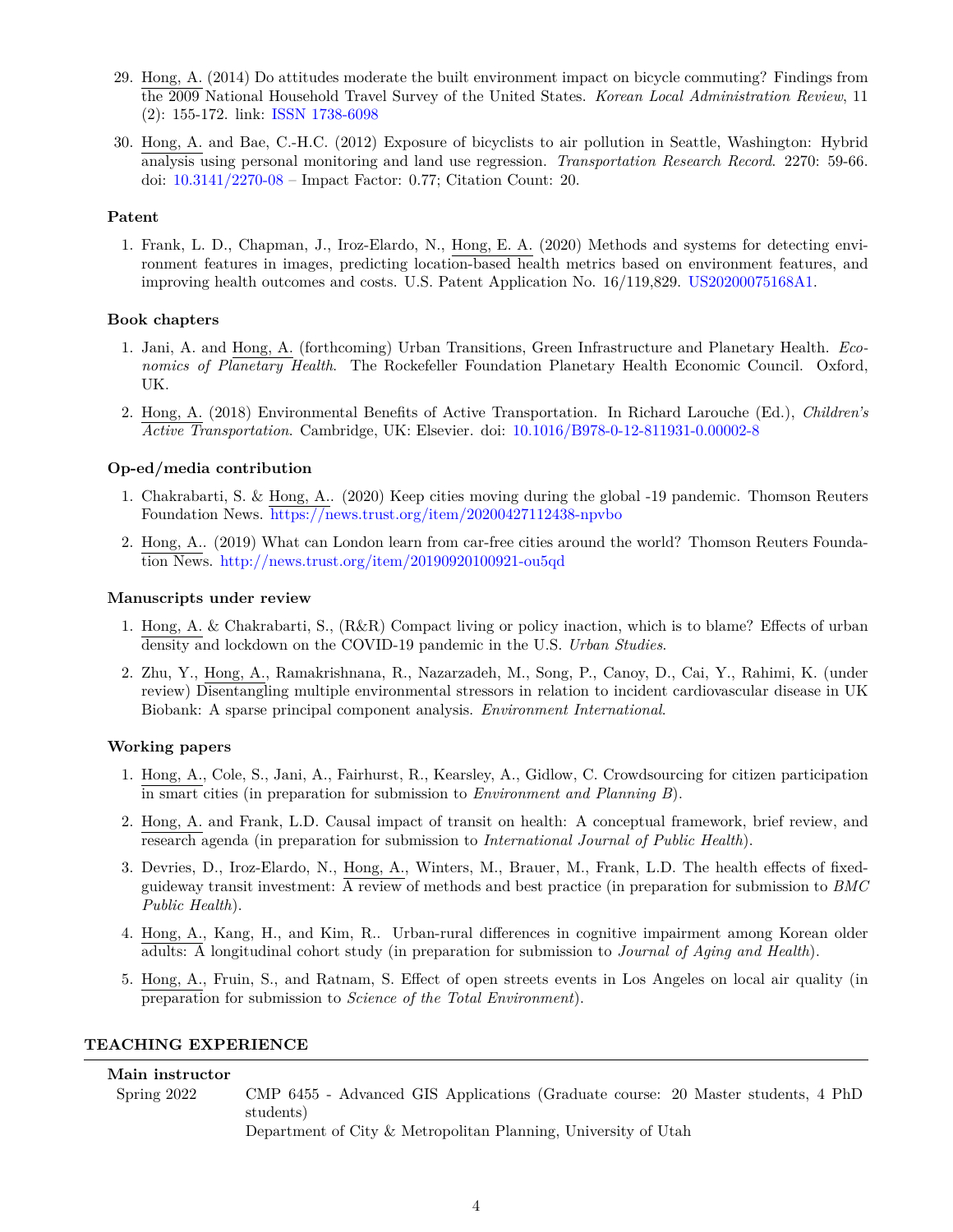| Spring 2022                   | CMP 7501 - Ph.D. Research Seminar (First and second year PhD students)<br>Department of City & Metropolitan Planning, University of Utah                                                                                |
|-------------------------------|-------------------------------------------------------------------------------------------------------------------------------------------------------------------------------------------------------------------------|
| Fall 2021                     | CMP 4286 / 6280- Big Data in Transportation Workshop (Graduate course: 5 students)<br>Department of City & Metropolitan Planning, University of Utah                                                                    |
| Fall 2021                     | CMP 4010 - Field Studies in Urban Ecology I (Undergraduate course: 60 students)<br>Department of City & Metropolitan Planning, University of Utah                                                                       |
| Spring 2021                   | CMP 6455 - Advanced GIS Applications (Graduate course: 20 students)<br>Department of City & Metropolitan Planning, University of Utah                                                                                   |
| Fall 2020                     | CMP 4010 - Field Studies in Urban Ecology I (Undergraduate course: 60 students)<br>Department of City & Metropolitan Planning, University of Utah                                                                       |
| Summer 2019                   | Urban Big Data Analytics, Big Data and New Technologies in Cities, Vancouver Summer<br>Program (Undergraduate/graduate course: 50 students)<br>Course website: UrbanBigData.github.io<br>University of British Columbia |
| Summer 2018                   | Urban Big Data Analytics, Big Data and New Technologies in Cities, Vancouver Summer<br>Program (Undergraduate course: 32 students)<br>University of British Columbia                                                    |
| Guest lecturer<br>Spring 2019 | Making Healthy Cities. Spatial Dynamics of Urban China (Undergraduate course, New                                                                                                                                       |
|                               | York University Shanghai)                                                                                                                                                                                               |
| Spring 2018                   | Site Design and Street Design Standards. PLAN 580: Introduction to Transportation Plan-<br>ning (Graduate course, University of British Columbia)                                                                       |
| Spring 2018                   | Introduction of Healthy Cities. CCT481H5S: Augmented Places and Social Media Spaces<br>(Undergraduate course, University of Toronto)                                                                                    |
| Fall 2017                     | Linking the Built Environment with Large Health Administrative Data, SPPH 502: Epi-<br>demiological Methods I (Graduate course, University of British Columbia)                                                         |
| Fall 2017                     | Introduction to Health and Built Environment, PLAN 579: Public Health, Transportation,<br>and the Built Environment (Graduate course, University of British Columbia)                                                   |
| Spring 2017                   | Transportation Plan Making in Regional Scale, PLAN 580: Introduction to Urban Trans-<br>portation Planning (Graduate course, University of British Columbia)                                                            |
| Fall 2016                     | Urbanization and Climate Change, GEOG 350: Introduction to Urban Geography (Gradu-<br>ate course, University of British Columbia)                                                                                       |
| Teaching assistant            |                                                                                                                                                                                                                         |
| Spring 2014                   | PPD 557: Modeling and Operations Research (Graduate course, University of Southern<br>California)                                                                                                                       |
| Fall 2012                     | PPD 533: Planning History and Urban Form (Graduate course, University of Southern<br>California)                                                                                                                        |
| Fall 2012                     | PPD 524: Planning Theory (Graduate course, University of Southern California)                                                                                                                                           |

# **STUDENT SUPERVISION AND MENTORSHIP EXPERIENCE**

# **Doctoral Student Supervision**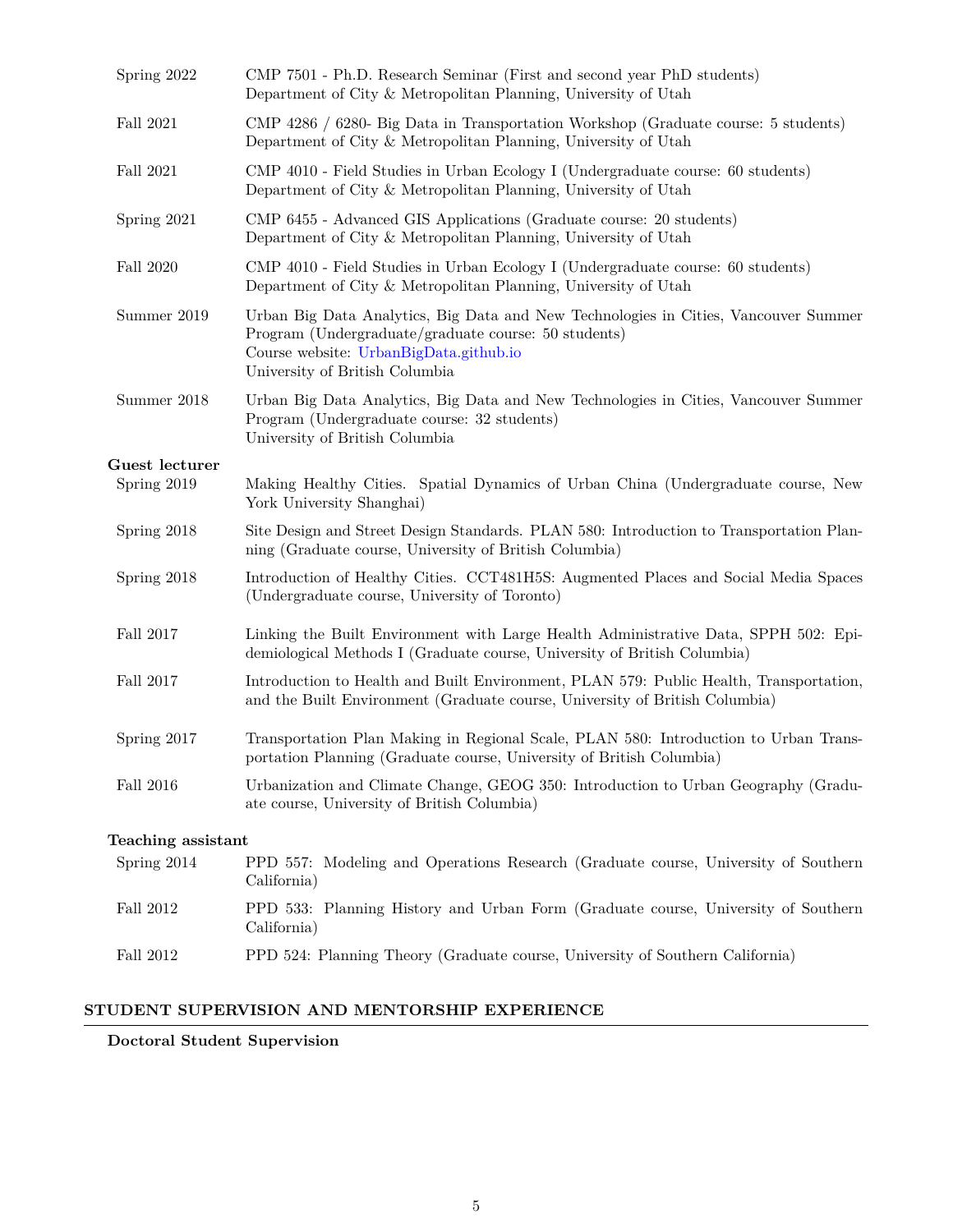| Wookjae Yang (Ph.D Student), University of Utah<br>Role: Ph.D. Supervisory Committee                                                                                            | $8/2021$ - Present |
|---------------------------------------------------------------------------------------------------------------------------------------------------------------------------------|--------------------|
| Junsik Kim (Ph.D Student), University of Utah<br>Role: Ph.D. Supervisory Committee                                                                                              | $9/2020$ - Present |
| Hassan Ameli (Ph.D Candidate), University of Utah<br>Role: Ph.D. Supervisory Committee                                                                                          | $9/2020$ - Present |
| Binay Adhikari (Ph.D), University of British Columbia<br>(Current position: Geospatial Data Scientist, British Columbia Centre for Disease Con-<br>trol)<br>Role: Co-Supervisor | $12/2016 - 3/2018$ |
| Lili Shulman (All But Degree), University of British Columbia<br>Role: Co-Supervisor                                                                                            | $12/2016 - 3/2018$ |
| Master Student Supervision                                                                                                                                                      |                    |
| Jessie Welch-Stockton (Master of Social Work; Role: RA Supervisor), University of Utah                                                                                          | $8/2021$ - Present |
| Cassandra Serna (Master of City & Metropolitan Planning; Role: RA Supervisor), Uni-<br>versity of Utah                                                                          | $8/2021$ - Present |
| Emma Jones (Master of City & Metropolitan Planning; Role: Faculty Advisor), Univer-<br>sity of Utah                                                                             | $8/2021$ - Present |
| Tyler Torres (Master of City & Metropolitan Planning; Role: Faculty Advisor), Univer-<br>sity of Utah                                                                           | $8/2021$ - Present |
| Jenna Benson (Master of City & Metropolitan Planning; Role: Faculty Advisor), Uni-<br>versity of Utah                                                                           | $8/2021$ - Present |
| William Goodreid (Master of City & Metropolitan Planning; Role: Faculty Advisor),<br>University of Utah                                                                         | $8/2021$ - Present |
| Gordon Bennett (Master of City & Metropolitan Planning; Role: Faculty Advisor),<br>University of Utah                                                                           | $8/2021$ - Present |
| Rachel Stein (Master of City & Metropolitan Planning; Role: Faculty Advisort), Uni-<br>versity of Utah                                                                          | $8/2021$ - Present |
| Matthew Lund (Master of City & Metropolitan Planning; Role: Faculty Advisor), Uni-<br>versity of Utah                                                                           | $8/2020$ - Present |
| Madison Merrill (Master of City & Metropolitan Planning; Role: Faculty Advisor), Uni-<br>versity of Utah                                                                        | $8/2020$ - Present |
| Cody Opperman (Master of City & Metropolitan Planning; Role: Faculty Advisor),<br>University of Utah                                                                            | $8/2020$ - Present |
| Evan Van Tassel (Master of City & Metropolitan Planning; Role: Faculty Advisor),<br>University of Utah                                                                          | $8/2020$ - Present |
|                                                                                                                                                                                 |                    |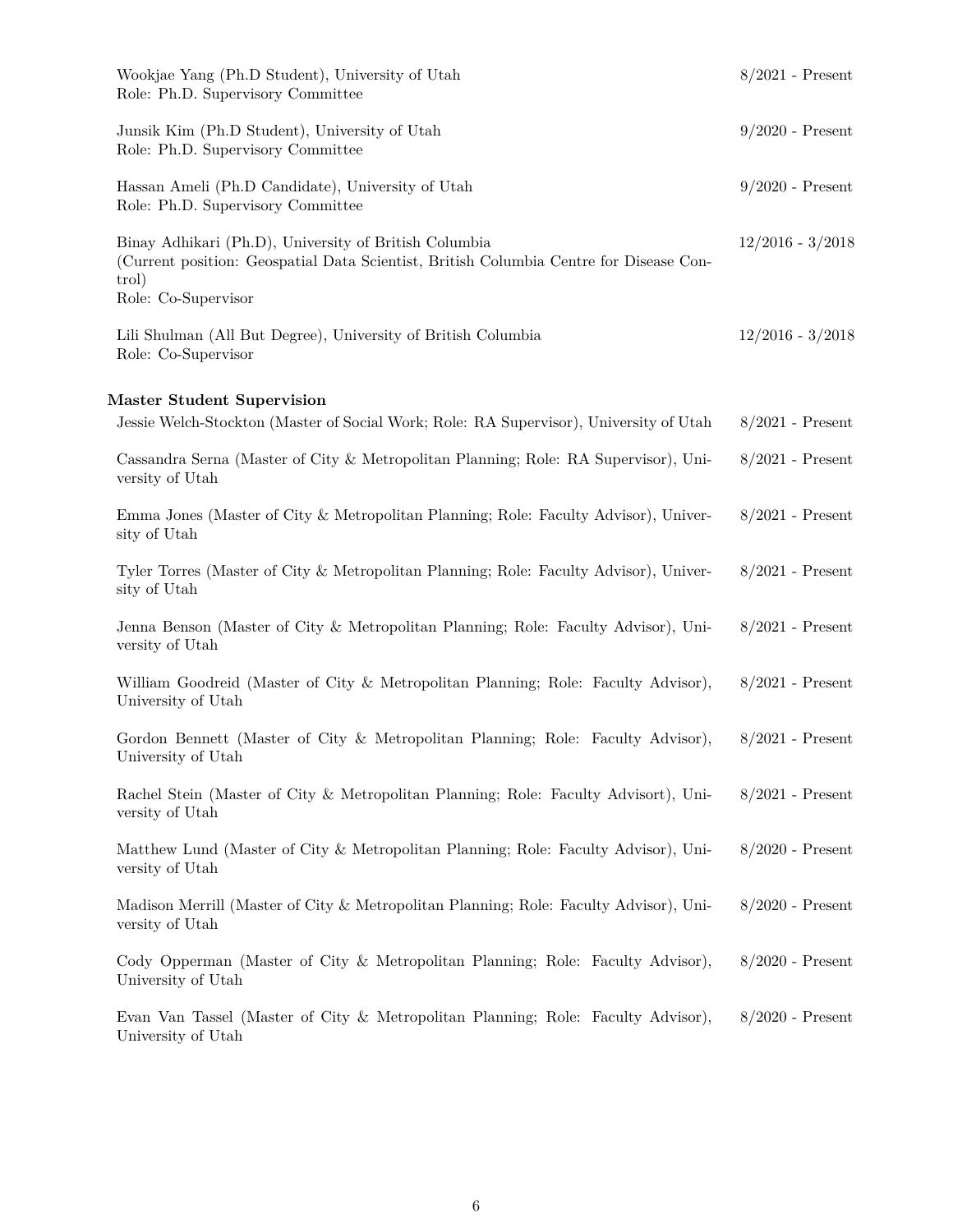# **Undergraduate Student Supervision**

Tessa Vu (Bachelor of Science in Environmental & Sustainability Studies; Role: Honor's Thesis Supervisor), University of Utah 3/2021 - Present

Jaime Cross (Bachelor of Arts in Urban Ecology; Role: RA Supervisor), University of Utah 8/2021 - Present

# **GRANTS**

| Grants funded                                                                                                                                                                                                                          |               |
|----------------------------------------------------------------------------------------------------------------------------------------------------------------------------------------------------------------------------------------|---------------|
| PI, "Transportation for Seniors (T4S): Developing a New Accessibility Measure to Support<br>Older Adults in a Post-Pandemic World," National Institute for Transportation and Com-<br>munities (NITC), $$75,000$                       | $2021 - 2022$ |
| PI, "Healthy Aging and Resilient Places (HARP) Lab: Promoting Health and Resilience<br>in Aging through Interdisciplinary Collaboration," Center on Aging, University of Utah,<br>\$50,000                                             | $2021 - 2023$ |
| PI, "Systematic Review of Age-Friendly Environment Intervention Studies," World Health<br>Organization, \$23,083                                                                                                                       | $2021 - 2021$ |
| Co-PI (PI: V. Greer), "From Sheltered in Place to Thriving in Place: Dimensions of Aging<br>in the 'Right' Place during the Pandemic," Scholarship Incentive Program, University of<br>Utah, \$20,000                                  | $2021 - 2022$ |
| Collaborator (PI: S. He) "Low-Carbon Transport, Individual Wellbeing & Planetary Health<br>in the Era of Smart Cities & New Mobilities," Research Development Fund 2019, Worldwide<br>Universities Network (WUN), UK, $\pounds 10,000$ | $2020 - 2021$ |
| PI, "Nature Sensing: An IoT approach to characterising biodiversity of green spaces for<br>planetary health," Connecting Capabilities Fund, Research England, UK, $\pounds$ 49,840                                                     | $2020 - 2021$ |
| PI, "Greenspace Hack: An IoT and crowdsource-enabled mobile app to design healthier and<br>smarter green spaces," Connecting Capabilities Fund, Research England, UK, $\pounds 50,000$                                                 | $2019 - 2020$ |
| Collaborator (PI: L. Rosella), "Planning tools to inform interventions to reduce avoidable<br>hospitalization and premature mortality in Canadian cities," Canadian Institutes of Health<br>Research, Canada, \$100,000                | $2019 - 2020$ |
| Co-PI (PI: L. Frank), "Developing a 2016 Built Environment/Walkability Surface for the<br>Metro Vancouver Region," Metro Vancouver and TransLink, British Columbia, Canada,<br>\$85,000                                                | $2017 - 2018$ |
| Co-PI (PI: L. Frank), "The Health Impacts of Rail Transit Investment: Synthesis of Evidence<br>and Methodologies to Date," City of Vancouver, British Columbia, Canada, \$25,600                                                       | $2017 - 2018$ |
| PI, "CitySensor: Development and Pilot Testing of Urban Environmental Sensor using<br>Open-source Hardware and Software," Research Enhancement Grant, USC Graduate School,<br>US, \$35,000                                             | $2015 - 2016$ |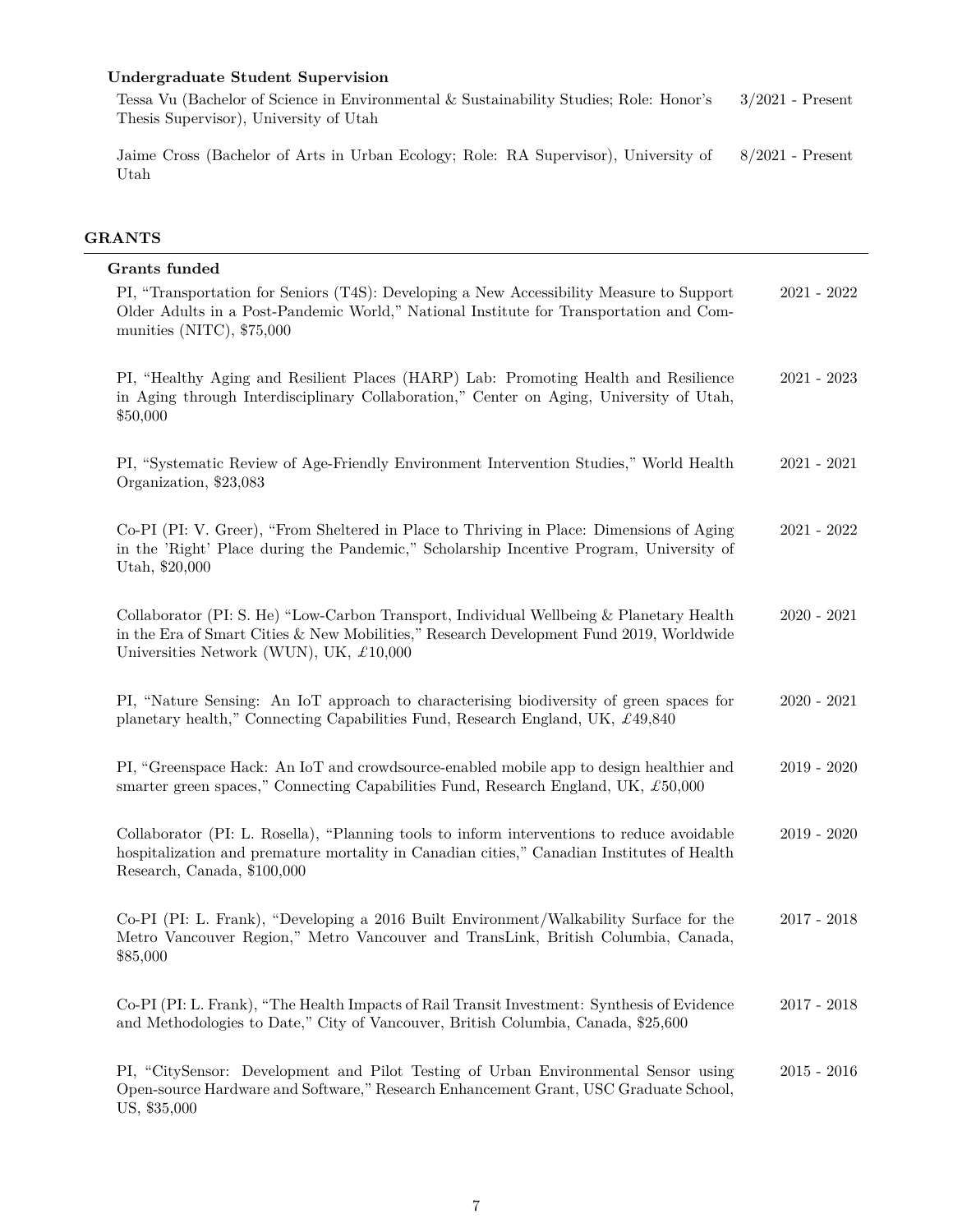### **HONORS & AWARDS**

| Finalist, Rural and Environmental Research Award, American Public Health Association, San<br>Diego, CA                                                                | 2018 |
|-----------------------------------------------------------------------------------------------------------------------------------------------------------------------|------|
| Healthy City Research "Think Tank" Travel Award, Canadian Research Institute of Health Re-<br>search (CIHR), Toronto, ON, Canada                                      | 2017 |
| Research Enhancement Fellowship, University of Southern California, Los Angeles, CA                                                                                   | 2015 |
| Association of Collegiate Schools of Planning PhD Workshop Scholarship, Boston, MA                                                                                    | 2014 |
| Conference Travel Scholarship, Association of Collegiate Schools of Planning, Cincinnati, OH                                                                          | 2012 |
| APA University Student Projects Award, Washington Chapter of the American Planning Associ-<br>ation and Planning Association of Washington, Portland, OR              | 2011 |
| Certificate of Commendation, Commanding General, FROKA, Wonju, Korea                                                                                                  | 2009 |
| Certificate of Recognition, Combat Service Support, 8th U.S. Army, Wonju, Korea                                                                                       | 2008 |
| Certificate of Commendation, Commanding General, 1st Corps, Republic of Korea Army, Korea                                                                             | 2007 |
| Certificate of Commendation, Deputy Chief of Staff (G1-Personnel), Republic of Korea Army<br>2007<br>Headquarters, Korea                                              |      |
| Graduate student fellowship, Evans School of Public Policy and Governance, University of Wash-<br>ington, Seattle, WA                                                 | 2005 |
| NSF Integrative Graduate Education and Research Training (IGERT) scholarship in Urban Ecol-<br>ogy, College of the Environment, University of Washington, Seattle, WA | 2003 |

### **PRESENTATIONS AND INVITED TALKS**

### **Scholarly Conferences**

- 1. Hong A, Lee, C., Widener, M., Oviedo, D., Wang, X., Chrisinger, B., Planning for Healthy and Equitable Cities: International Perspectives, AESOP-ACSP Joint Roundtable Session at the 58th Annual Conference of the Association of Collegiate Schools of Planning (virtual). November, 2020.
- 2. Kang, Jae-Won, Hong Andy, Sung, Hyungun. Identifying the Moderating Impacts of Daily Use of ICTs between Quality of Life and Residential Walkability in Seoul. Presented at the 2019 International Conference Asia-Pacific Planning Societies (ICAPPS), Seoul, Korea, August, 2019.
- 3. Hong, Andy, Johnson, Emily, Frank, Lawrence. Beyond Home Environment: Combined effects of walkability at home and work on physical activity and sedentary behaviour. Presented at the International Society of Behavioral Nutrition and Physical Activity Conference, Prague, Czech. June, 2019.
- 4. Adhikari, Binay, Hong, Andy, Frank, Lawrence. Understanding travel behavior through changes in urban form, preference, and life events: A longitudinal study. Presented at the World Conference on Transport Research, Mumbai, India. May, 2019.
- 5. Frank, Lawrence, and Hong, Andy. Monetizing Health and Other Benefits of Transportation Investment and Policies. Presented at the Urban Transitions Conference, Sitges, Spain. November, 2018.
- 6. Iroz-Elardo N, Hong A, Devries D, Winters M, Brauer M, Frank LD. The health impacts of fixed-guideway transit investments: a systematic review and research agenda. Paper presented at the 58th Annual Conference of the Association of Collegiate Schools of Planning, Buffalo, NY. October, 2018.
- 7. Frank LD and Hong A, Monetizing health impacts of the built environment: Matching longitudinal health care utilization and cost with land use and transportation characteristics. Paper presented at the 58th Annual Conference of the Association of Collegiate Schools of Planning, Buffalo, NY. October, 2018.
- 8. Zou Z, Hong A, Chakrabarti S. Transit desirability: a novel market segmentation approach for predicting customer retention. Poster presented at the 58th Annual Conference of the Association of Collegiate Schools of Planning, Buffalo, NY. October, 2018.
- 9. Frank, Lawrence, and Hong, Andy. Monetizing Health Impacts of the Built Environment: Matching Longitudinal Health Care Utilization and Cost with Land Use and Transportation Characteristics. Paper scheduled for presentation at the NECTAR Cluster 7 workshop "Social and Health Issues", June 2018.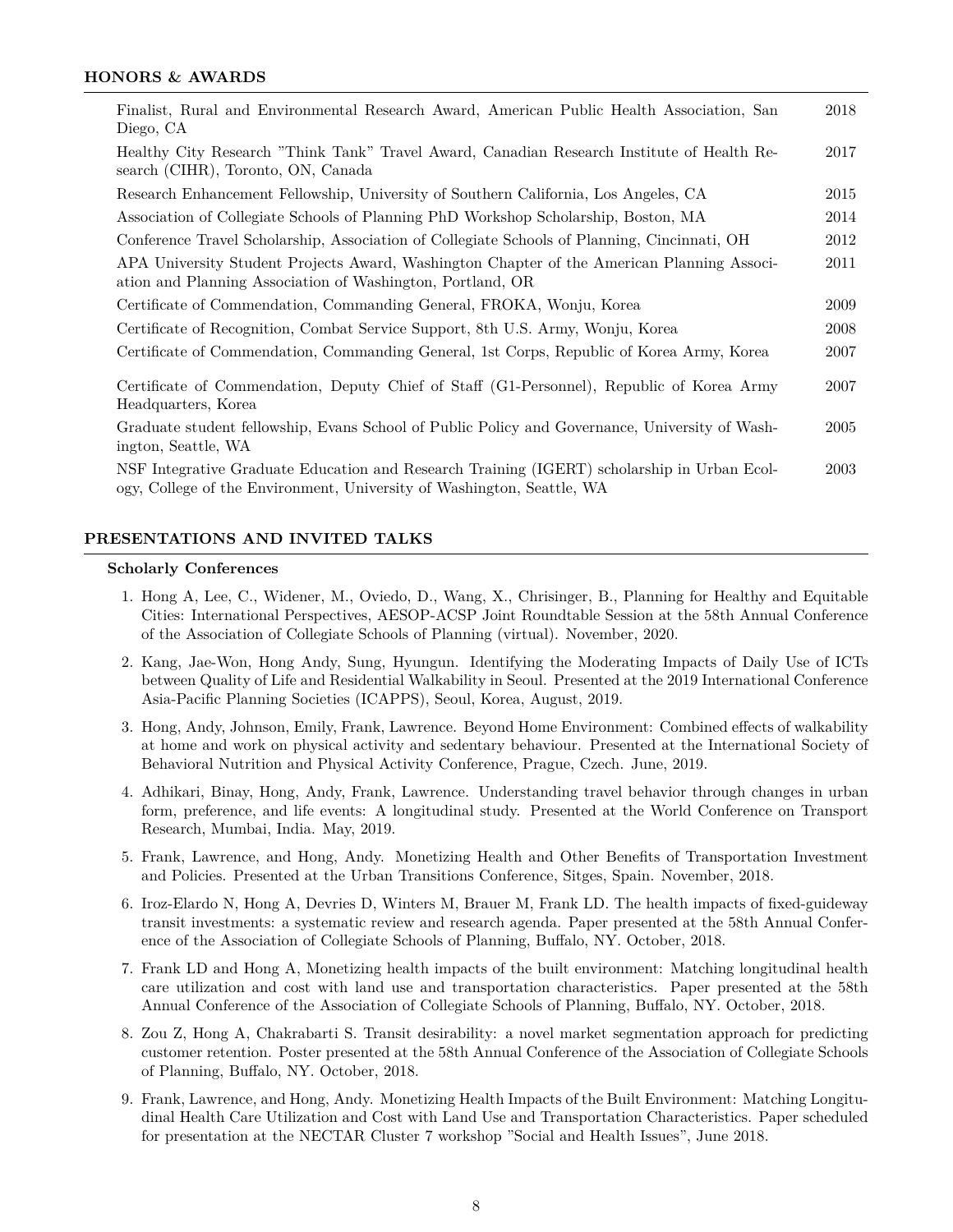- 10. Hong, Andy, Kim, Byoungjun, and Widener, Michael. Noise and the City: Spatiotemporal relationship between development patterns and residential noise complaints. Paper presented at the North American Regional Science Council (NARSC) conference, Vancouver, BC. November 2017.
- 11. Hong, Andy, and Frank, Lawrence. Neighborhood walkability, driving time, and sedentary behavior among Canadian adults. Paper presented at the 57th Annual Conference of the Association of Collegiate Schools of Planning, Denver, CO. October, 2017.
- 12. Kim, Byoungjun, Hong, Andy, Widener, Michael. Noise and the City: Spatiotemporal relationship between development patterns and residential noise complaints. Paper presented at the 57th Annual Conference of the Association of Collegiate Schools of Planning, Denver, CO. October, 2017.
- 13. Hong, Andy, and Frank, Lawrence. Neighborhood green space, perceived safety, and social support among older adults: Results from the neighborhood quality of life study for seniors. Poster presented at the 57th Annual Conference of the Association of Collegiate Schools of Planning, Denver, CO. October, 2017.
- 14. Hong, Andy, Ratnam, S., Fruin, S. Effectiveness of temporary traffic ban as a local air pollution control measure: A natural experiment study. Paper presented at the 56th Annual Conference of the Association of Collegiate Schools of Planning, Portland, OR. November, 2016.
- 15. Hong, Andy. Commuter's paradox: Does switching to green transportation help us breathe clean air? Poster presented at the 56th Annual Conference of the Association of Collegiate Schools of Planning, Portland, OR. November, 2016.
- 16. Boarnet, Marlon G., Hong, Andy, Santiago-Bartolomei, Raul. Urban Spatial Structure, Employment Subcenters, and Freight Travel. Paper presented at the 55th Annual Meeting of the Western Regional Science Association, Big Island, HI. February, 2016.
- 17. Boarnet, Marlon G., Hong, Andy, Santiago-Bartolomei. Urban Spatial Structure, Employment Subcenters, and Freight Travel. Paper presented at the 95th Annual Meeting of the Transportation Research Board of the National Academies. Washington, DC. January, 2016.
- 18. Hong, Andy, Boarnet, M., Houston D. The impact of new light rail transit on physical activity: Quasiexperimental evidence from the Expo Line study. Paper presented at the 54th Annual Conference of the Association of Collegiate Schools of Planning, Philadelphia, PA. November, 2014.
- 19. Hong, Andy, Schweitzer L., Marr L., Yang W. The impact of temporary highway closure on air pollution: A lesson from Carmageddon in Los Angeles. Paper presented at the 52nd Annual Conference of the Association of Collegiate Schools of Planning, Cincinnati, OH. November, 2012.
- 20. Kim, D., Park, JiYoung, Hong, Andy. The role of destination on active travel in Long Beach, California: A nested logit modeling approach. Paper presented at the 52nd Annual Conference of the Association of Collegiate Schools of Planning, Cincinnati, OH. November, 2012.
- 21. Hong, Andy and Bae, C.-H C. Bicyclists' exposure to air pollution in Seattle: A hybrid analysis using personal monitoring and land use regression. Paper presented at the 91st Annual Meeting of the Transportation Research Board of the National Academies. Washington, DC. January, 2012.
- 22. Bae, C.-H C. and Hong, Andy. Bicyclists' exposure to air pollution: Seattle and Seoul compared, Paper presented at the 51st Annual Conference of the Association of Collegiate Schools of Planning, Salt Lake City, UT. October, 2011.
- 23. Bae, C.-H C. and Hong, Andy, Larson, T. V. Measuring bicyclists' exposure to black carbon emissions: The case of Seattle, Washington, Paper presented at the 50th Annual Meeting of the Western Regional Science Association, Monterey, CA. March, 2011.
- 24. Shin, H. C. and Hong, Andy. Infrastructure for sustainable transportation: implementation of nonmotorized transport in Korea, Paper presented at the East West Center Korea Transport Institute Conference, Honolulu, HI, August. 2009.

### **Invited talks, seminars, panels**

- 1. Building Healthy Cities through Nature-based Solutions. HY-GRIP Seminar. Graduate School of Urban Studies, Hanyang University, Jan., 2022.
- 2. Towards Healthy Cities: The Role of Green Space. Ph.D. Seminar. Department of City & Metropolitan Planning, University of Utah, Oct., 2021.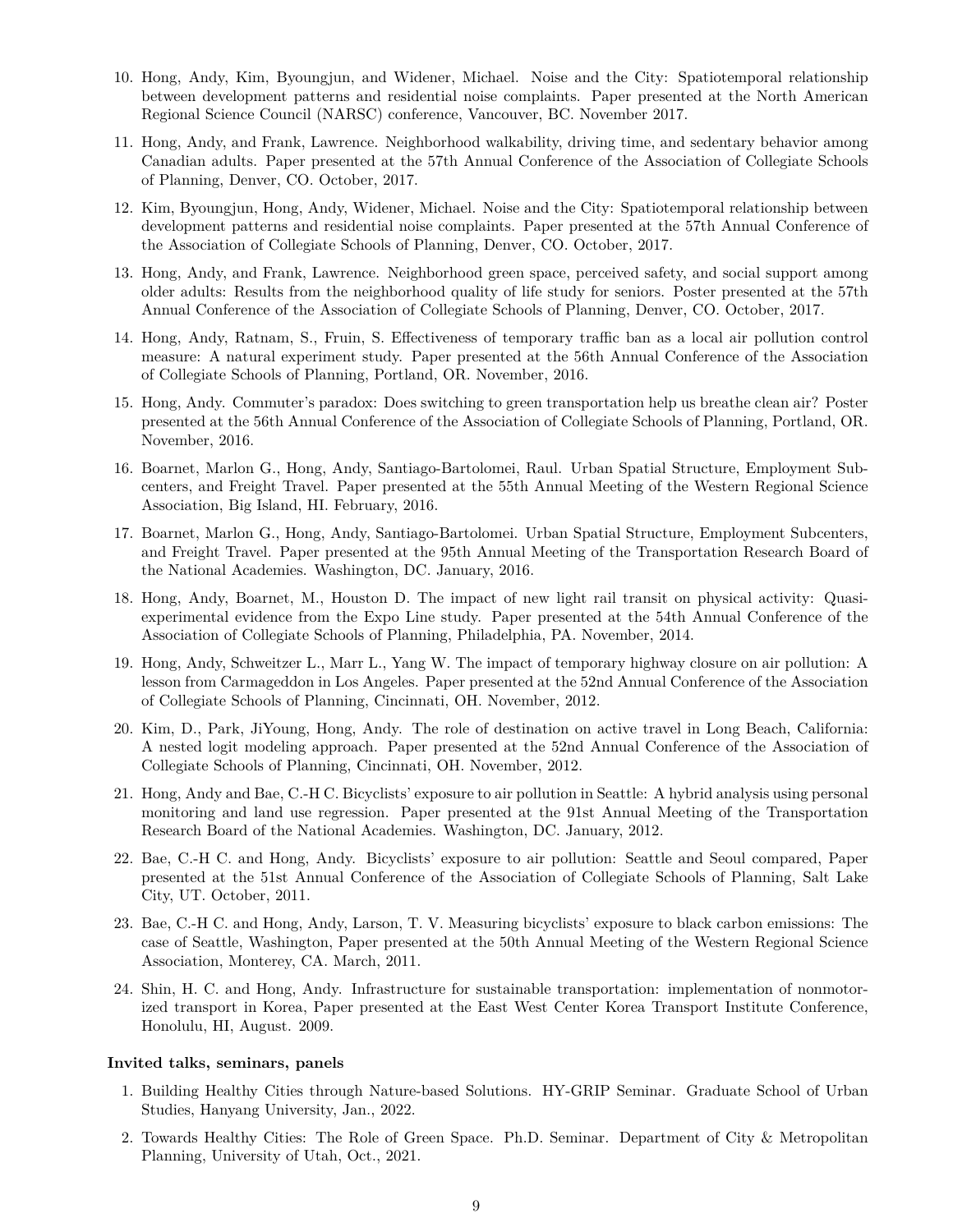- 3. Green Healthy City Research: Crowdsourcing App Development. Department of Urban Design and Studies, Chung-Ang University, Korea, Nov., 2020.
- 4. Healthy Cities and Green Space: From Garden City to Healthy New Towns, Healthy City Forum, Healthy New Town Rearch Consortium, Korea, Nov., 2020.
- 5. Healthy Mobility Research: A Natural Experimental Approach, Green Transportation Reseach Group, Korea Planning Association, Oct., 2020.
- 6. Making Sense of the Connection between Transportation and Health: A Natural Experimental Approach, Department of City & Metropolitan Planning, University of Utah, Oct., 2020.
- 7. Neighbourhood green space and health in Cali, Colombia, PEAK Urban Research, Centre on Migration, Policy and Society (COMPAS), University of Oxford, May., 2020.
- 8. Healthy Cities from the Bottom Up: A Human-centred Approach to Urban and Transport Planning , The Centre for Diet & Activity Research, MRC Epidemiology Unit, University of Cambridge, Mar., 2020. Video recording available at: [www.mrc-epid.cam.ac.uk/event/seminar-dr-andy-hong](http://www.mrc-epid.cam.ac.uk/event/seminar-dr-andy-hong)
- 9. Urban Green Spaces and Wellbeing, Global Centre on Healthcare and Urbanisation, Kellogg College, University of Oxford, Mar., 2020. Video recording available at: [www.kellogg.ox.ac.uk/news/urban-green-spaces](https://www.kellogg.ox.ac.uk/news/urban-green-spaces-and-wellbeing-watch-the-film)[and-wellbeing-watch-the-film](https://www.kellogg.ox.ac.uk/news/urban-green-spaces-and-wellbeing-watch-the-film)
- 10. Impact Plan for the Research on Greens Space and Health, Planning for Impact in International Development Research Projects, Oxford University. Nov., 2019.
- 11. 'Prevention is Better than Cure:' Assessing the Public Health Implications of Urban Land Use Decisions, World Car Free Day London Summit, Sep., 2019.
- 12. Health and Place: Understanding Exposure and Behaviour Pathways, Leverhulme Centre for Demographic Science, Oxford University, Jun., 2019.
- 13. Turning Data into Action: A Data-driven Approach to Building Healthier and Smarter Cities. UCL The Bartlett Centre for Advanced Spatial Analysis, Mar., 2019
- 14. Roadway Closure: Implications for Urban Air Quality Management. Nature, Health and Built Environment (NHBE), St. Catherine's College, Oxford University. Feb., 2019.
- 15. From Sensing to Big Data: A Data-driven Approach to Addressing Environmental Health Inequalities, University of North Carolina at Charlotte, Jan., 2019.
- 16. Smart Cities for Health: Using Crowd-sourced 'Big Data' to Tackle Noise Pollution in a Rapidly Growing City. Young Scholar Society, Korea Planning Association, Seoul. Aug., 2018.
- 17. Leveraging Crowd-sourced Data to Tackle Noise Pollution in a Rapidly Growing City. Korea Institute of Science and Technology (KIST), Seoul. Aug., 2018.
- 18. Healthy Cities: Towards Building Healthier and Smarter Communities through Urban Planning and Technology. Univ. of Toronto, Mississauga, ON. Feb., 2018.
- 19. Building Healthier Communities through Urban Planning and Technology. OEH Seminar, School of Population and Public Health, Univ. of British Columbia, Vancouver, BC. Feb., 2018.
- 20. Does Switching to Green Transportation Help Us Breathe Cleaner Air? SCARP Research Conversation, School of Community and Regional Planning, Univ. of British Columbia, Vancouver, BC. Apr., 2017.
- 21. New Light Rail Transit and Active Travel: A Longitudinal Study. Civil Engineering Transportation Seminar. Univ. of British Columbia, Vancouver, BC. Nov., 2016.
- 22. Commuter's Paradox: Does Switching from Car to Light Rail Help Us Breathe Clean Air? Southern California Association of Governments. Los Angeles, CA. Jul., 2016.
- 23. Healthy Mobility: Untangling the Relationships between the Built Environment, Travel Behavior, and Environmental Health, Central Washington University, Seattle, WA. Feb. 2016.
- 24. Healthy Transportation: Integrated Framework for Understanding the Link between Transportation, Physical Activity, and Air Pollution, Korea Transport Institute, Korea. Jul., 2014.
- 25. Can Light Rail Increase Neighborhood Physical Activity? METRANS research seminar, Univ. of Southern California. Los Angeles, CA. May., 2014.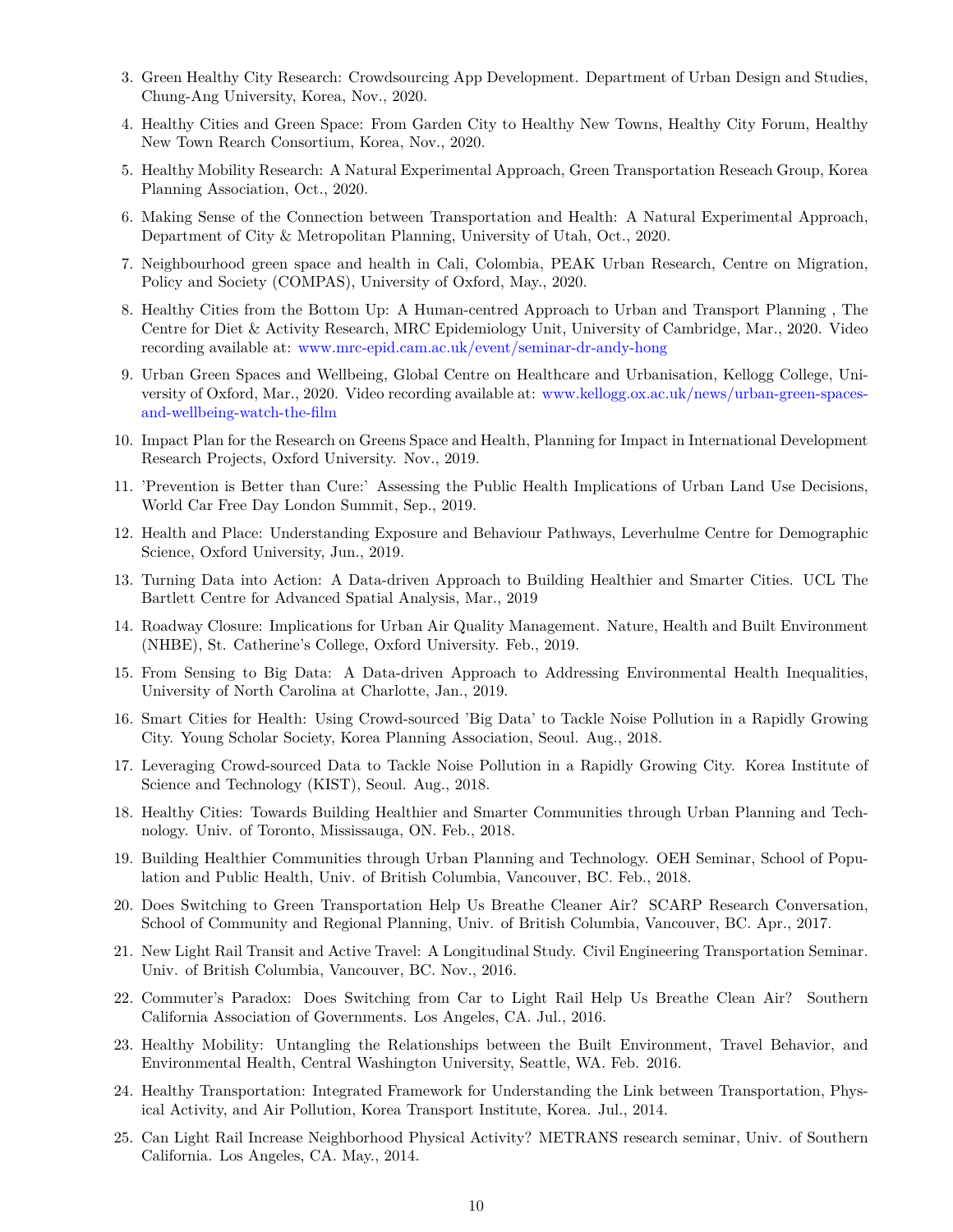26. Measuring Bicyclists' Exposure to Traffic Emissions: An Application of Mobile Monitoring, Southern California Association of Governments. Los Angeles, CA. Nov., 2011.

### **LEADERSHIP, SERVICE & COMMUNITY ENGAGEMENT**

### **Academic leadership**

| Executive Board Member, Academy of Urban Health, Korea                                                                                                                                                                                                                                                                               | $2022$ - present |
|--------------------------------------------------------------------------------------------------------------------------------------------------------------------------------------------------------------------------------------------------------------------------------------------------------------------------------------|------------------|
| Co-founder, Healthy City Futures, Department of City and Metropolitan Planning, Univer-<br>sity of Utah (twitter.com/healthycityfutr)                                                                                                                                                                                                | $2018$ - present |
| Member, Planetary Health Network, School of Population and Public Health, University of<br>British Columbia                                                                                                                                                                                                                          | $2018$ - present |
| Member, Healthy City Research Think Tank, Canadian Institute of Health Research (CIHR),<br>Canada                                                                                                                                                                                                                                    | $2017$ - present |
| Member, Neighborhood Factor Team, Canadian Urban Environmental Health Research<br>Consortium (CANUE), Canada                                                                                                                                                                                                                         | $2016$ - present |
| Member, British Columbia Healthy Built Environment Alliance                                                                                                                                                                                                                                                                          | $2016$ - present |
| Academic service                                                                                                                                                                                                                                                                                                                     |                  |
| Review editor for:<br>Frontiers in Sustainable Cities                                                                                                                                                                                                                                                                                | $2021$ - present |
| Referee for:<br>American Journal of Preventive Medicine<br>American Journal of Public Health<br>Environment and Planning B<br>Journal of Planning and Education Research<br>Environment International<br>Travel Behavior and Society<br><b>Transport Policy</b><br>Journal of Transport Geography<br>Urban Forestry & Urban Greening | $2013$ - present |
| Community service and engagement                                                                                                                                                                                                                                                                                                     |                  |
| Member of the Policy Subcommittee, Active Transportation Policy Council, City of Van-<br>couver, British Columbia, Canada                                                                                                                                                                                                            | $2017 - 2018$    |
| Founding member, Price Transportation Group, USC METRANS Transportation Center,                                                                                                                                                                                                                                                      | $2015 - 2016$    |

Los Angeles, CA GPSS Representative, Student Transportation Task Force, Graduate and Professional Student Senate, University of Washington, Seattle, WA 2010 - 2011 Member, Seattle Innovators (non-profit), Seattle, WA 2009 - 2011

### **PROFESSIONAL MEMBERSHIPS**

Association of Collegiate Schools of Planning American Planning Association American Association of Geographers Royal Geographical Society European Association of Geographers American Public Health Association International Society of Behavioral Nutrition and Physical Activity Active Living Research International Society of Exposure Science International Society for Environmental Epidemiology Association of Information Science and Technology